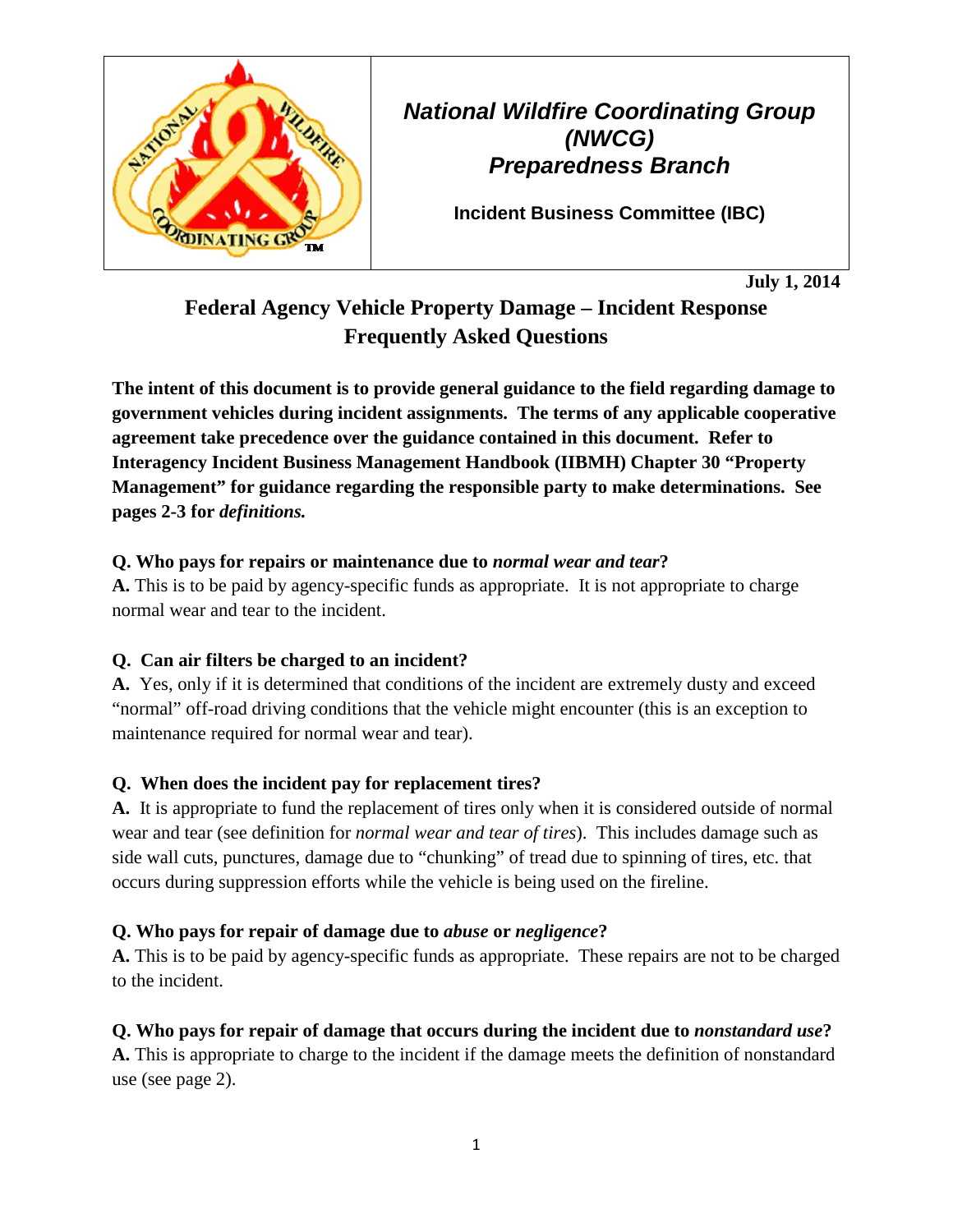#### **Q. Who pays for repair of damage due to** *hazards* **(acts of nature)?**

**A.** This is funded by the appropriation financing the work on which the damage occurred. If the vehicle was damaged while in use on an incident response then it is appropriate to fund the repair from the incident.

## **Q. Who pays for damage caused by an accident between government owned equipment and a 3rd Party?**

**A.** If the government is determined to be at fault, repair of the government owned equipment is funded by the incident or home unit agency-specific funds, as appropriate. If the  $3<sup>rd</sup>$  Party appears to be at fault, follow agency specific procedures. As a precautionary measure, assign an  $S#$  in case litigation decides the  $3<sup>rd</sup>$  party is not liable. If this occurs, an accounting adjustment would be made back to the incident job code or home unit agency-specific job code, as appropriate.

## **Definitions:**

*Normal wear and tear:* Maintenance required after using the equipment for its intended purpose within its design and performance capabilities. This includes failure of mechanical components due to normal life cycle and regularly scheduled maintenance such as lube and oil changes, alignments, rotation of tires, etc.

*Normal wear and tear of tires***:** Typical normal wear and tear is considered low tread depth, wear bars showing across the width of the tread, blowouts (due to low tread), cupping or uneven wear due to under or over-inflation, camber wear or feathering due to misalignment, etc. Examples of tread depth measurements that indicate tire replacement include the following:

FS – Front Axle 4/32"; Rear Axle 2/32" BLM – All Season (street) Tires 1/16"; On/Off Road, All Terrain Tires 1/8"

*Non-standard use:* Repair required as a result of using the equipment in a manner for which it was not intended, or beyond the design or operational capabilities of the equipment. **Nonstandard use does not include damage caused by** *abuse* **or** *negligence*. Some examples of incident damage due to non-standard use include:

- Damage to mirrors antennas, dents, headlights, taillights, cracked windshields, and the underside of the vehicle (including steering and drivetrain components) caused by impact due to terrain and/or off-road conditions of the incident.
- Alignments if directly associated with impact damage or impact with rocks, boulders, water bars, etc.
- Replacement of shocks from long, unimproved roads on an incident site.

*Abuse:* Damage caused by disregard for established standards of use or maintenance.

*Negligence:* Failure to exercise the care that a prudent person usually exercises. Some examples include: